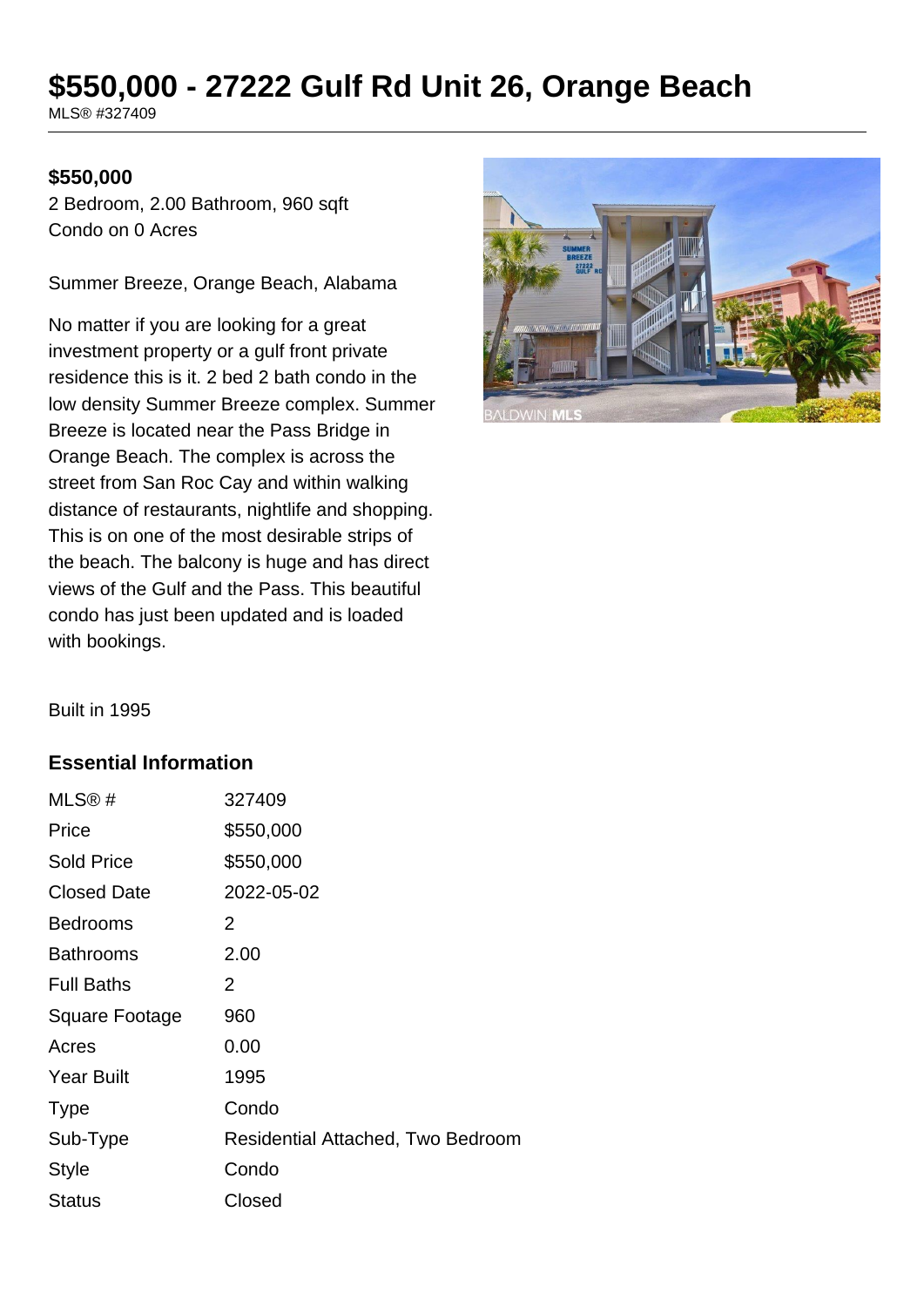# **Community Information**

| Address      | 27222 Gulf Rd Unit 26 |
|--------------|-----------------------|
| Area         | Orange Beach 1        |
| Subdivision  | Summer Breeze         |
| City         | Orange Beach          |
| County       | <b>Baldwin</b>        |
| <b>State</b> | Alabama               |
| Zip Code     | 36561                 |

## **Amenities**

| Amenities        | BBQ Area, Covered Entry, Fencing, Internet, Landscaping, Pool - Outdoor, |  |
|------------------|--------------------------------------------------------------------------|--|
|                  | Pets - Owners Only, Gated                                                |  |
| <b>Utilities</b> | Sewage-City, Baldwin EMC, Orange Beach Water Auth                        |  |
| View             | <b>Direct Gulf Front</b>                                                 |  |
| Is Waterfront    | Yes                                                                      |  |
| Waterfront       | Gulf Front - Building, Gulf of Mexico                                    |  |
| Has Pool         | Yes                                                                      |  |

### **Interior**

| Interior                 | Tile                                                                                              |  |  |
|--------------------------|---------------------------------------------------------------------------------------------------|--|--|
| <b>Interior Features</b> | Carbon Monoxide Detector, Ceiling Fan(s), Fenced, Internet                                        |  |  |
| Appliances               | Dishwasher, Dryer, Refrigerator w/lce Maker, Microwave, Range-Electric,<br>Smoke Detector, Washer |  |  |
| Cooling                  | Central Electric (Cool), Central Heat                                                             |  |  |
| # of Stories             |                                                                                                   |  |  |
| <b>Stories</b>           |                                                                                                   |  |  |

## **Exterior**

| Exterior               | Hardboard        |
|------------------------|------------------|
| <b>Lot Description</b> | Less than 1 acre |
| Construction           | Resale           |
| Foundation             | Slab             |

# **School Information**

| Elementary    | <b>Orange Beach Elementary</b> |
|---------------|--------------------------------|
| <b>Middle</b> | Orange Beach Middle            |
| <b>High</b>   | Orange Beach                   |

### **Additional Information**

HOA Fees 500.00